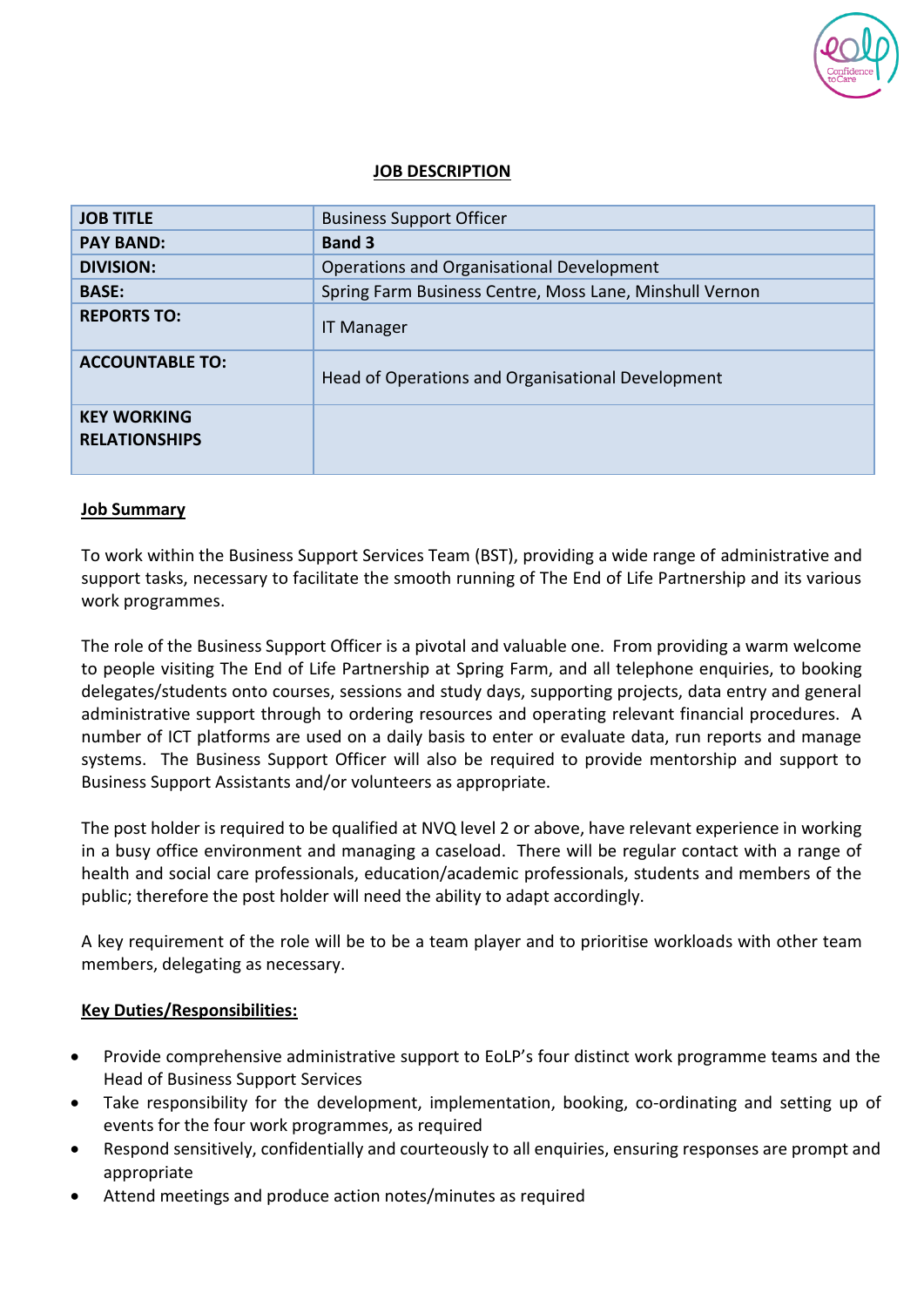

- Undertake accurate data entry and presentation of information using appropriate technology for evaluation purposes
- Maintain EoLP's stock of office consumables, including stationery/perishables and processing of invoices to finance department
- Undertake general housekeeping tasks to ensure organisational activities run smoothly e.g. set up and clear up of rooms, stock replenishment etc

## **Other Duties:**

## **Communicating Effectively**

The post holder is required to communicate complex information clearly, courteously and accurately, orally and in writing to a wide range of internal and external partners. The post holder is required to actively listen to colleagues and customers and respond respectfully. The post holder will minute meetings where necessary, and/or provide written reports/evaluations/action plans in line with EoLP's requirements.

## **Planning and Organisation**

The post holder is required to take responsibility for planning and prioritising their own work, within the requirements of the role as determined by their Line Manager; ensuring deadlines are met in a timely fashion, and information is relayed accurately. The post holder will also be expected to coordinate the contributions of those involved in delivering education and training within EoLP. Additionally the post holder is required to support and guide, where relevant, the workload of any Business Support Assistants and/or Volunteers as required – ensuring high standards are being applied and agreed processes are being followed.

## **Collaborative Working**

The post holder is required to participate in the work of the Business Support Services Team as a whole, as well as having individual responsibilities for each work programme. It is also important for the post holder to maintain good, positive relationships both with delegates/students and with external partners. The post holder will be required to represent EoLP in a professional manner at all times, and will therefore be responsible for maintaining and enhancing the image and reputation of the organisation.

## **Effective Decision Making**

The post holder reports to the Head of Business Support Services as necessary, but has the freedom to act independently in order to accomplish objectives, within an overall framework set by their line manager. The post holder is expected to demonstrate individual initiative and to exercise professional judgment and discretion in the guidance/information provided to staff, delegates/students and partners. The post holder will need to take some operational decisions using their own initiative in light of competing pressures.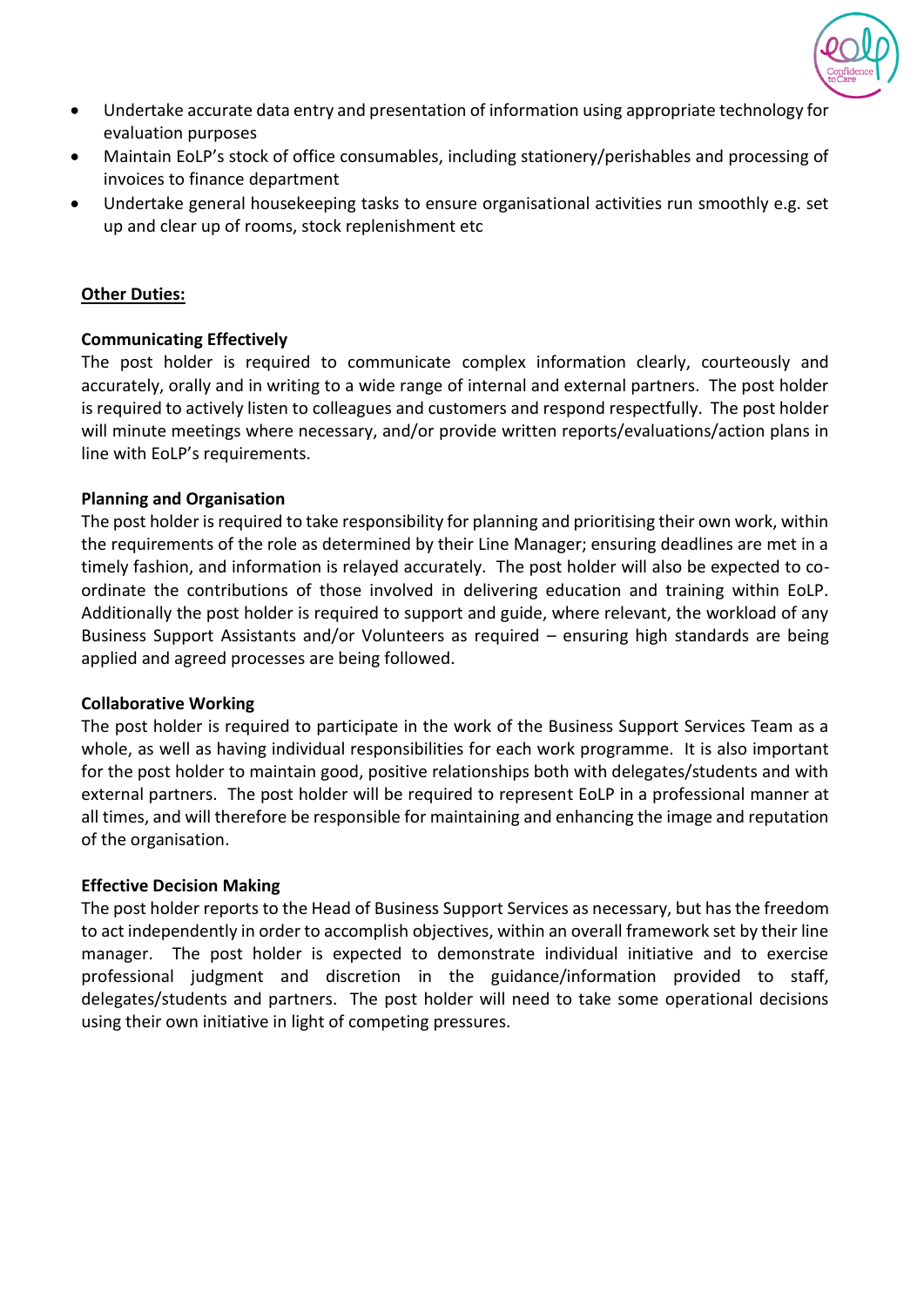

When responding to queries, the post holder will be required to take independent decisions on how to respond and who to refer queries onto. The post holder will also be required to make collaborative decisions with colleagues within the Business Support Services team on changes to operational policies and procedures.

## **Delivering a High Quality Standard of Service**

The post holder is required to provide a high standard of customer service at all times; dealing promptly and constructively with all enquiries and requests received. Much of this contact will relate to enquiries regarding study days and courses, but occasionally sensitive and complex situations may arise, such as discussions around student finances and/or end of life care issues. Decisions on these more complex matters will normally be referred elsewhere but clarity and diplomacy will be required in dealing with them. The post holder is required to maintain data protection and confidentiality standards at all times. The post holder is required to work within the limits of their own competence and levels of responsibility and accountability within the team and organisation. The post holder has a duty to ensure resources are used/maintained efficiently and effectively and encourage others to do so.

## **Personal Development**

The post holder will be expected to identify and discuss with their Line Manager any problems with carrying out tasks within their workload. With the support of the Line Manager, the post holder should identify what training/knowledge may be needed to allow them to do their job better and also identify when they need additional help/support. The post holder will also be required to the support the development of skills and knowledge for the Business Support Assistant(s) and/or Volunteer(s), supporting them to carry out their roles effectively. Four to eight weekly one to one meetings with the Head of Business Support Services and an annual appraisal will be carried out in line with EoLP's policies and processes.

## **Pastoral Care and Welfare**

The post holder may be required to show sensitivity to those who may need help or, in extreme cases, are showing signs of obvious distress; initiate appropriate action by involving relevant people.

## **Health, Safety and Security**

The post holder is required, at all times, to act in ways that are consistent with legislation, policies and procedures for maintaining their own/others health, safety and security. The post holder is expected to assist in maintaining a healthy, safe and secure working environment for everyone who is in contact with the organisation (across multiple sites, where appropriate). The post holder will be required to report both actual and potential health and safety issues/risks in a timely manner; completing both accident books and incident forms as per EoLP's Health and Safety policy.

## **Equality, Diversity and Rights**

The post holder is expected to act in a way that is in accordance with legislation, policies and procedures, as well as good practice. The post holder is required to treat everyone with whom they come into contact with dignity and respect; acknowledging different opinions/perspectives and not discriminating in any way.